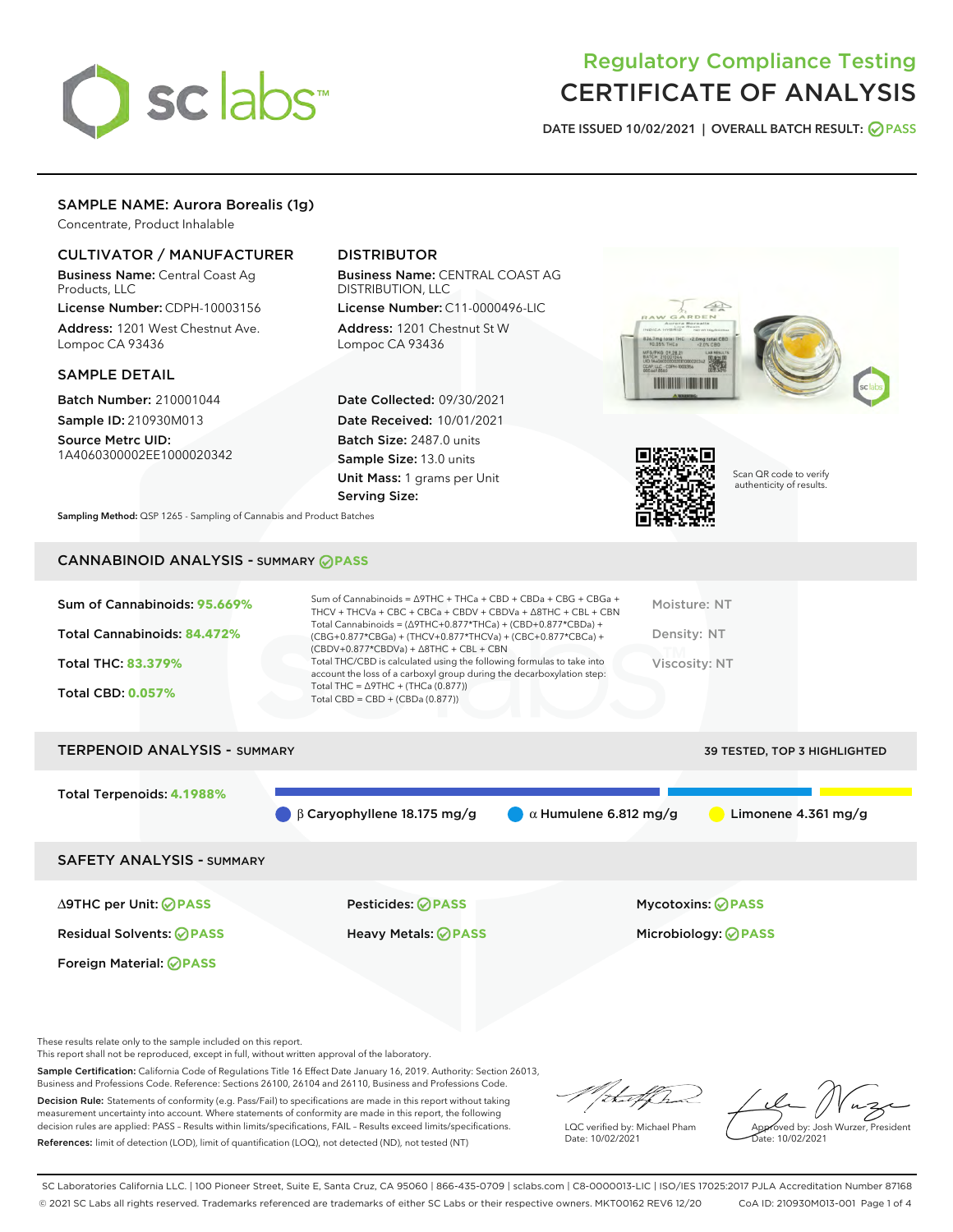



AURORA BOREALIS (1G) | DATE ISSUED 10/02/2021 | OVERALL BATCH RESULT: 2 PASS

#### CANNABINOID TEST RESULTS - 10/02/2021 2 PASS

Tested by high-performance liquid chromatography with diode-array detection (HPLC-DAD). **Method:** QSP 1157 - Analysis of Cannabinoids by HPLC-DAD

#### TOTAL CANNABINOIDS: **84.472%**

Total Cannabinoids (Total THC) + (Total CBD) + (Total CBG) + (Total THCV) + (Total CBC) + (Total CBDV) + ∆8THC + CBL + CBN

TOTAL THC: **83.379%** Total THC (∆9THC+0.877\*THCa)

TOTAL CBD: **0.057%**

Total CBD (CBD+0.877\*CBDa)

TOTAL CBG: 0.63% Total CBG (CBG+0.877\*CBGa)

TOTAL THCV: 0.161% Total THCV (THCV+0.877\*THCVa)

TOTAL CBC: 0.245% Total CBC (CBC+0.877\*CBCa)

TOTAL CBDV: ND Total CBDV (CBDV+0.877\*CBDVa)

| <b>COMPOUND</b>            | LOD/LOQ<br>(mg/g) | <b>MEASUREMENT</b><br><b>UNCERTAINTY</b><br>mg/g | <b>RESULT</b><br>(mg/g) | <b>RESULT</b><br>(%) |
|----------------------------|-------------------|--------------------------------------------------|-------------------------|----------------------|
| <b>THCa</b>                | 0.05/0.14         | ±23.096                                          | 898.69                  | 89.869               |
| <b>A9THC</b>               | 0.06 / 0.26       | ±1.570                                           | 45.64                   | 4.564                |
| <b>CBGa</b>                | 0.1 / 0.2         | $\pm 0.32$                                       | 6.2                     | 0.62                 |
| <b>CBCa</b>                | 0.07 / 0.28       | ±0.136                                           | 2.79                    | 0.279                |
| <b>THCVa</b>               | 0.07/0.20         | ±0.088                                           | 1.84                    | 0.184                |
| <b>CBG</b>                 | 0.06/0.19         | ±0.035                                           | 0.88                    | 0.088                |
| <b>CBDa</b>                | 0.02/0.19         | ±0.019                                           | 0.65                    | 0.065                |
| <b>CBC</b>                 | 0.2 / 0.5         | N/A                                              | $<$ LOQ                 | $<$ LOQ              |
| $\triangle$ 8THC           | 0.1 / 0.4         | N/A                                              | <b>ND</b>               | <b>ND</b>            |
| <b>THCV</b>                | 0.1/0.2           | N/A                                              | <b>ND</b>               | <b>ND</b>            |
| <b>CBD</b>                 | 0.07/0.29         | N/A                                              | <b>ND</b>               | <b>ND</b>            |
| <b>CBDV</b>                | 0.04/0.15         | N/A                                              | <b>ND</b>               | <b>ND</b>            |
| <b>CBDVa</b>               | 0.03/0.53         | N/A                                              | <b>ND</b>               | <b>ND</b>            |
| <b>CBL</b>                 | 0.06 / 0.24       | N/A                                              | <b>ND</b>               | <b>ND</b>            |
| <b>CBN</b>                 | 0.1/0.3           | N/A                                              | <b>ND</b>               | <b>ND</b>            |
| <b>SUM OF CANNABINOIDS</b> |                   |                                                  | 956.69 mg/g             | 95.669%              |

#### **UNIT MASS: 1 grams per Unit**

| ∆9THC per Unit                        | 1120 per-package limit     | 45.64 mg/unit<br><b>PASS</b> |
|---------------------------------------|----------------------------|------------------------------|
| <b>Total THC per Unit</b>             |                            | 833.79 mg/unit               |
| <b>CBD per Unit</b>                   |                            | <b>ND</b>                    |
| <b>Total CBD per Unit</b>             |                            | $0.57$ mg/unit               |
| Sum of Cannabinoids<br>per Unit       |                            | 956.69 mg/unit               |
| <b>Total Cannabinoids</b><br>per Unit |                            | 844.72 mg/unit               |
| <b>MOISTURE TEST RESULT</b>           | <b>DENSITY TEST RESULT</b> | <b>VISCOSITY TEST RESULT</b> |

Not Tested

Not Tested

Not Tested

#### TERPENOID TEST RESULTS - 10/02/2021

Terpene analysis utilizing gas chromatography-flame ionization detection (GC-FID). **Method:** QSP 1192 - Analysis of Terpenoids by GC-FID

| <b>COMPOUND</b>         | LOD/LOQ<br>(mg/g) | <b>MEASUREMENT</b><br><b>UNCERTAINTY</b><br>mg/g | <b>RESULT</b><br>(mg/g)                         | <b>RESULT</b><br>$(\%)$ |
|-------------------------|-------------------|--------------------------------------------------|-------------------------------------------------|-------------------------|
| $\beta$ Caryophyllene   | 0.004 / 0.012     | ±0.6470                                          | 18.175                                          | 1.8175                  |
| $\alpha$ Humulene       | 0.009/0.029       | ±0.2187                                          | 6.812                                           | 0.6812                  |
| Limonene                | 0.005 / 0.016     | ±0.0624                                          | 4.361                                           | 0.4361                  |
| Linalool                | 0.009 / 0.032     | ±0.0851                                          | 2.239                                           | 0.2239                  |
| $\alpha$ Bisabolol      | 0.008 / 0.026     | ±0.1047                                          | 1.961                                           | 0.1961                  |
| <b>Myrcene</b>          | 0.008 / 0.025     | ±0.0244                                          | 1.890                                           | 0.1890                  |
| Terpinolene             | 0.008 / 0.026     | ±0.0307                                          | 1.497                                           | 0.1497                  |
| Nerolidol               | 0.009 / 0.028     | ±0.0575                                          | 0.914                                           | 0.0914                  |
| Terpineol               | 0.016 / 0.055     | ±0.0508                                          | 0.828                                           | 0.0828                  |
| Fenchol                 | 0.010 / 0.034     | ±0.0252                                          | 0.650                                           | 0.0650                  |
| trans-β-Farnesene       | 0.008 / 0.025     | ±0.0182                                          | 0.514                                           | 0.0514                  |
| $\beta$ Pinene          | 0.004 / 0.014     | ±0.0054                                          | 0.473                                           | 0.0473                  |
| Ocimene                 | 0.011 / 0.038     | ±0.0135                                          | 0.422                                           | 0.0422                  |
| Caryophyllene<br>Oxide  | 0.010 / 0.033     | ±0.0138                                          | 0.300                                           | 0.0300                  |
| $\alpha$ Pinene         | 0.005 / 0.017     | ±0.0022                                          | 0.261                                           | 0.0261                  |
| <b>Borneol</b>          | 0.005 / 0.016     | ±0.0080                                          | 0.190                                           | 0.0190                  |
| Citronellol             | 0.003 / 0.010     | ±0.0054                                          | 0.111                                           | 0.0111                  |
| Valencene               | 0.009 / 0.030     | ±0.0075                                          | 0.109                                           | 0.0109                  |
| Fenchone                | 0.009 / 0.028     | ±0.0017                                          | 0.057                                           | 0.0057                  |
| Camphene                | 0.005 / 0.015     | ±0.0006                                          | 0.055                                           | 0.0055                  |
| Geraniol                | 0.002 / 0.007     | ±0.0016                                          | 0.036                                           | 0.0036                  |
| $\alpha$ Phellandrene   | 0.006 / 0.020     | ±0.0004                                          | 0.029                                           | 0.0029                  |
| $\gamma$ Terpinene      | 0.006 / 0.018     | ±0.0004                                          | 0.024                                           | 0.0024                  |
| Sabinene Hydrate        | 0.006 / 0.022     | ±0.0009                                          | 0.023                                           | 0.0023                  |
| 3 Carene                | 0.005 / 0.018     | ±0.0003                                          | 0.022                                           | 0.0022                  |
| $\alpha$ Terpinene      | 0.005 / 0.017     | ±0.0003                                          | 0.022                                           | 0.0022                  |
| Nerol                   | 0.003 / 0.011     | ±0.0006                                          | 0.013                                           | 0.0013                  |
| Sabinene                | 0.004 / 0.014     | N/A                                              | <loq< th=""><th><loq< th=""></loq<></th></loq<> | <loq< th=""></loq<>     |
| Eucalyptol              | 0.006 / 0.018     | N/A                                              | <loq< th=""><th><loq< th=""></loq<></th></loq<> | <loq< th=""></loq<>     |
| Isoborneol              | 0.004 / 0.012     | N/A                                              | < 0                                             | $\sim$ 0.0              |
| <b>Geranyl Acetate</b>  | 0.004 / 0.014     | N/A                                              | <loq< th=""><th><loq< th=""></loq<></th></loq<> | <loq< th=""></loq<>     |
| Guaiol                  | 0.009 / 0.030     | N/A                                              | <loq< th=""><th><loq< th=""></loq<></th></loq<> | <loq< th=""></loq<>     |
| p-Cymene                | 0.005 / 0.016     | N/A                                              | ND                                              | ND                      |
| (-)-Isopulegol          | 0.005 / 0.016     | N/A                                              | ND                                              | ND                      |
| Camphor                 | 0.006 / 0.019     | N/A                                              | ND                                              | ND                      |
| Menthol                 | 0.008 / 0.025     | N/A                                              | ND                                              | ND                      |
| R-(+)-Pulegone          | 0.003 / 0.011     | N/A                                              | ND                                              | ND                      |
| $\alpha$ Cedrene        | 0.005 / 0.016     | N/A                                              | ND                                              | ND                      |
| Cedrol                  | 0.008 / 0.027     | N/A                                              | ND                                              | <b>ND</b>               |
| <b>TOTAL TERPENOIDS</b> |                   |                                                  | 41.988 mg/g                                     | 4.1988%                 |

SC Laboratories California LLC. | 100 Pioneer Street, Suite E, Santa Cruz, CA 95060 | 866-435-0709 | sclabs.com | C8-0000013-LIC | ISO/IES 17025:2017 PJLA Accreditation Number 87168 © 2021 SC Labs all rights reserved. Trademarks referenced are trademarks of either SC Labs or their respective owners. MKT00162 REV6 12/20 CoA ID: 210930M013-001 Page 2 of 4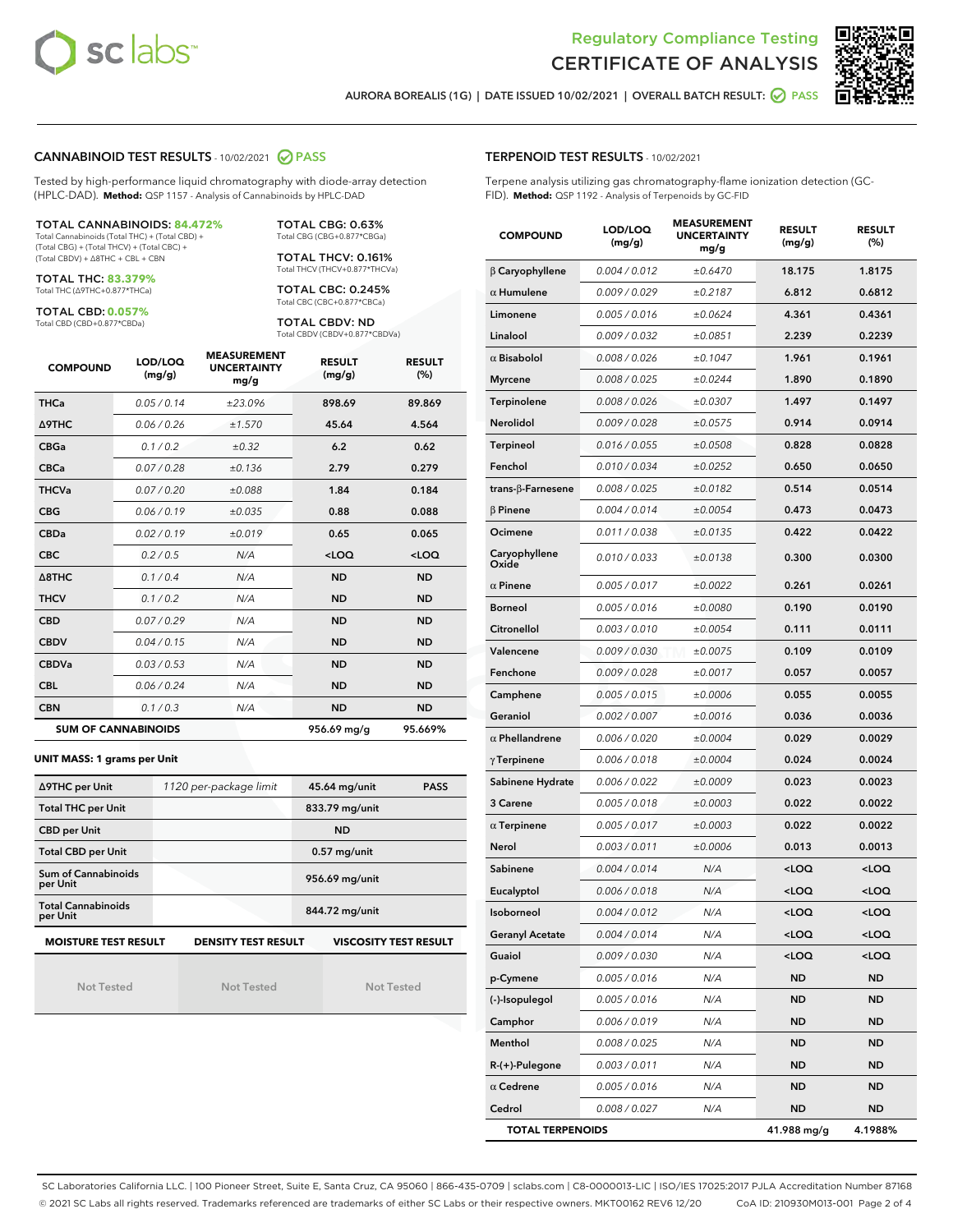



AURORA BOREALIS (1G) | DATE ISSUED 10/02/2021 | OVERALL BATCH RESULT: @ PASS

# CATEGORY 1 PESTICIDE TEST RESULTS - 10/02/2021 2 PASS

Pesticide and plant growth regulator analysis utilizing high-performance liquid chromatography-mass spectrometry (HPLC-MS) or gas chromatography-mass spectrometry (GC-MS). \*GC-MS utilized where indicated. **Method:** QSP 1212 - Analysis of Pesticides and Mycotoxins by LC-MS or QSP 1213 - Analysis of Pesticides by GC-MS

| <b>COMPOUND</b>             | LOD/LOQ<br>$(\mu g/g)$ | <b>ACTION</b><br><b>LIMIT</b><br>$(\mu g/g)$ | <b>MEASUREMENT</b><br><b>UNCERTAINTY</b><br>$\mu$ g/g | <b>RESULT</b><br>$(\mu g/g)$ | <b>RESULT</b> |
|-----------------------------|------------------------|----------------------------------------------|-------------------------------------------------------|------------------------------|---------------|
| Aldicarb                    | 0.03 / 0.08            | $\ge$ LOD                                    | N/A                                                   | <b>ND</b>                    | <b>PASS</b>   |
| Carbofuran                  | 0.02/0.05              | $>$ LOD                                      | N/A                                                   | <b>ND</b>                    | <b>PASS</b>   |
| Chlordane*                  | 0.03 / 0.08            | $\ge$ LOD                                    | N/A                                                   | <b>ND</b>                    | <b>PASS</b>   |
| Chlorfenapyr*               | 0.03/0.10              | $\ge$ LOD                                    | N/A                                                   | <b>ND</b>                    | <b>PASS</b>   |
| Chlorpyrifos                | 0.02 / 0.06            | $\ge$ LOD                                    | N/A                                                   | <b>ND</b>                    | <b>PASS</b>   |
| Coumaphos                   | 0.02 / 0.07            | $>$ LOD                                      | N/A                                                   | <b>ND</b>                    | <b>PASS</b>   |
| Daminozide                  | 0.02 / 0.07            | $\ge$ LOD                                    | N/A                                                   | <b>ND</b>                    | <b>PASS</b>   |
| <b>DDVP</b><br>(Dichlorvos) | 0.03/0.09              | $\ge$ LOD                                    | N/A                                                   | <b>ND</b>                    | <b>PASS</b>   |
| <b>Dimethoate</b>           | 0.03 / 0.08            | $\ge$ LOD                                    | N/A                                                   | <b>ND</b>                    | <b>PASS</b>   |
| Ethoprop(hos)               | 0.03/0.10              | $>$ LOD                                      | N/A                                                   | <b>ND</b>                    | <b>PASS</b>   |
| Etofenprox                  | 0.02 / 0.06            | $\ge$ LOD                                    | N/A                                                   | <b>ND</b>                    | <b>PASS</b>   |
| Fenoxycarb                  | 0.03 / 0.08            | $>$ LOD                                      | N/A                                                   | <b>ND</b>                    | <b>PASS</b>   |
| Fipronil                    | 0.03 / 0.08            | $\ge$ LOD                                    | N/A                                                   | <b>ND</b>                    | <b>PASS</b>   |
| Imazalil                    | 0.02 / 0.06            | $\ge$ LOD                                    | N/A                                                   | <b>ND</b>                    | <b>PASS</b>   |
| <b>Methiocarb</b>           | 0.02 / 0.07            | $\ge$ LOD                                    | N/A                                                   | <b>ND</b>                    | <b>PASS</b>   |
| Methyl<br>parathion         | 0.03/0.10              | $>$ LOD                                      | N/A                                                   | <b>ND</b>                    | <b>PASS</b>   |
| <b>Mevinphos</b>            | 0.03/0.09              | $>$ LOD                                      | N/A                                                   | <b>ND</b>                    | <b>PASS</b>   |
| Paclobutrazol               | 0.02 / 0.05            | $\ge$ LOD                                    | N/A                                                   | <b>ND</b>                    | <b>PASS</b>   |
| Propoxur                    | 0.03/0.09              | $\ge$ LOD                                    | N/A                                                   | <b>ND</b>                    | <b>PASS</b>   |
| Spiroxamine                 | 0.03 / 0.08            | $\ge$ LOD                                    | N/A                                                   | <b>ND</b>                    | <b>PASS</b>   |
| <b>Thiacloprid</b>          | 0.03/0.10              | $\ge$ LOD                                    | N/A                                                   | <b>ND</b>                    | <b>PASS</b>   |
|                             |                        |                                              |                                                       |                              |               |

## CATEGORY 2 PESTICIDE TEST RESULTS - 10/02/2021 @ PASS

| <b>COMPOUND</b>          | LOD/LOO<br>$(\mu g/g)$ | <b>ACTION</b><br>LIMIT<br>$(\mu g/g)$ | <b>MEASUREMENT</b><br><b>UNCERTAINTY</b><br>$\mu$ g/g | <b>RESULT</b><br>$(\mu g/g)$ | <b>RESULT</b> |  |
|--------------------------|------------------------|---------------------------------------|-------------------------------------------------------|------------------------------|---------------|--|
| Abamectin                | 0.03/0.10              | 0.1                                   | N/A                                                   | <b>ND</b>                    | <b>PASS</b>   |  |
| Acephate                 | 0.02/0.07              | 0.1                                   | N/A                                                   | <b>ND</b>                    | <b>PASS</b>   |  |
| Acequinocyl              | 0.02/0.07              | 0.1                                   | N/A                                                   | <b>ND</b>                    | <b>PASS</b>   |  |
| Acetamiprid              | 0.02/0.05              | 0.1                                   | N/A                                                   | <b>ND</b>                    | <b>PASS</b>   |  |
| Azoxystrobin             | 0.02/0.07              | 0.1                                   | N/A                                                   | <b>ND</b>                    | <b>PASS</b>   |  |
| <b>Bifenazate</b>        | 0.01/0.04              | 0.1                                   | N/A                                                   | <b>ND</b>                    | <b>PASS</b>   |  |
| <b>Bifenthrin</b>        | 0.02/0.05              | 3                                     | N/A                                                   | <b>ND</b>                    | <b>PASS</b>   |  |
| <b>Boscalid</b>          | 0.03/0.09              | 0.1                                   | N/A                                                   | <b>ND</b>                    | <b>PASS</b>   |  |
| Captan                   | 0.19/0.57              | 0.7                                   | N/A                                                   | <b>ND</b>                    | <b>PASS</b>   |  |
| Carbaryl                 | 0.02/0.06              | 0.5                                   | N/A                                                   | <b>ND</b>                    | <b>PASS</b>   |  |
| Chlorantranilip-<br>role | 0.04/0.12              | 10                                    | N/A                                                   | <b>ND</b>                    | <b>PASS</b>   |  |
| Clofentezine             | 0.03/0.09              | 0.1                                   | N/A                                                   | <b>ND</b>                    | <b>PASS</b>   |  |

| <b>CATEGORY 2 PESTICIDE TEST RESULTS</b> - 10/02/2021 continued |
|-----------------------------------------------------------------|
|-----------------------------------------------------------------|

| <b>COMPOUND</b>               | LOD/LOQ<br>(µg/g) | <b>ACTION</b><br><b>LIMIT</b><br>$(\mu g/g)$ | <b>MEASUREMENT</b><br><b>UNCERTAINTY</b><br>µg/g | <b>RESULT</b><br>(µg/g) | <b>RESULT</b> |
|-------------------------------|-------------------|----------------------------------------------|--------------------------------------------------|-------------------------|---------------|
| Cyfluthrin                    | 0.12 / 0.38       | 2                                            | N/A                                              | <b>ND</b>               | <b>PASS</b>   |
| Cypermethrin                  | 0.11 / 0.32       | 1                                            | N/A                                              | ND                      | <b>PASS</b>   |
| <b>Diazinon</b>               | 0.02 / 0.05       | 0.1                                          | N/A                                              | ND                      | <b>PASS</b>   |
| Dimethomorph                  | 0.03 / 0.09       | $\overline{c}$                               | N/A                                              | ND                      | <b>PASS</b>   |
| Etoxazole                     | 0.02 / 0.06       | 0.1                                          | N/A                                              | ND                      | <b>PASS</b>   |
| Fenhexamid                    | 0.03 / 0.09       | 0.1                                          | N/A                                              | <b>ND</b>               | <b>PASS</b>   |
| Fenpyroximate                 | 0.02 / 0.06       | 0.1                                          | N/A                                              | ND                      | <b>PASS</b>   |
| Flonicamid                    | 0.03 / 0.10       | 0.1                                          | N/A                                              | ND                      | <b>PASS</b>   |
| Fludioxonil                   | 0.03 / 0.10       | 0.1                                          | N/A                                              | <b>ND</b>               | <b>PASS</b>   |
| Hexythiazox                   | 0.02 / 0.07       | 0.1                                          | N/A                                              | <b>ND</b>               | <b>PASS</b>   |
| Imidacloprid                  | 0.04 / 0.11       | 5                                            | N/A                                              | ND                      | <b>PASS</b>   |
| Kresoxim-methyl               | 0.02 / 0.07       | 0.1                                          | N/A                                              | ND                      | <b>PASS</b>   |
| <b>Malathion</b>              | 0.03 / 0.09       | 0.5                                          | N/A                                              | <b>ND</b>               | <b>PASS</b>   |
| Metalaxyl                     | 0.02 / 0.07       | $\overline{2}$                               | N/A                                              | <b>ND</b>               | <b>PASS</b>   |
| Methomyl                      | 0.03 / 0.10       | 1                                            | N/A                                              | ND                      | <b>PASS</b>   |
| Myclobutanil                  | 0.03 / 0.09       | 0.1                                          | N/A                                              | <b>ND</b>               | <b>PASS</b>   |
| Naled                         | 0.02 / 0.07       | 0.1                                          | N/A                                              | ND                      | <b>PASS</b>   |
| Oxamyl                        | 0.04 / 0.11       | 0.5                                          | N/A                                              | ND                      | <b>PASS</b>   |
| Pentachloronitro-<br>benzene* | 0.03 / 0.09       | 0.1                                          | N/A                                              | ND                      | <b>PASS</b>   |
| Permethrin                    | 0.04 / 0.12       | 0.5                                          | N/A                                              | ND                      | <b>PASS</b>   |
| Phosmet                       | 0.03 / 0.10       | 0.1                                          | N/A                                              | ND                      | <b>PASS</b>   |
| Piperonylbu-<br>toxide        | 0.02 / 0.07       | 3                                            | N/A                                              | ND                      | <b>PASS</b>   |
| Prallethrin                   | 0.03 / 0.08       | 0.1                                          | N/A                                              | <b>ND</b>               | <b>PASS</b>   |
| Propiconazole                 | 0.02 / 0.07       | 0.1                                          | N/A                                              | ND                      | <b>PASS</b>   |
| Pyrethrins                    | 0.04 / 0.12       | 0.5                                          | N/A                                              | <b>ND</b>               | <b>PASS</b>   |
| Pyridaben                     | 0.02 / 0.07       | 0.1                                          | N/A                                              | ND                      | <b>PASS</b>   |
| Spinetoram                    | 0.02 / 0.07       | 0.1                                          | N/A                                              | ND                      | <b>PASS</b>   |
| Spinosad                      | 0.02 / 0.07       | 0.1                                          | N/A                                              | ND                      | <b>PASS</b>   |
| Spiromesifen                  | 0.02 / 0.05       | 0.1                                          | N/A                                              | ND                      | <b>PASS</b>   |
| Spirotetramat                 | 0.02 / 0.06       | 0.1                                          | N/A                                              | ND                      | <b>PASS</b>   |
| Tebuconazole                  | 0.02 / 0.07       | 0.1                                          | N/A                                              | ND                      | <b>PASS</b>   |
| Thiamethoxam                  | 0.03 / 0.10       | 5                                            | N/A                                              | ND                      | <b>PASS</b>   |
| Trifloxystrobin               | 0.03 / 0.08       | 0.1                                          | N/A                                              | ND                      | <b>PASS</b>   |

SC Laboratories California LLC. | 100 Pioneer Street, Suite E, Santa Cruz, CA 95060 | 866-435-0709 | sclabs.com | C8-0000013-LIC | ISO/IES 17025:2017 PJLA Accreditation Number 87168 © 2021 SC Labs all rights reserved. Trademarks referenced are trademarks of either SC Labs or their respective owners. MKT00162 REV6 12/20 CoA ID: 210930M013-001 Page 3 of 4